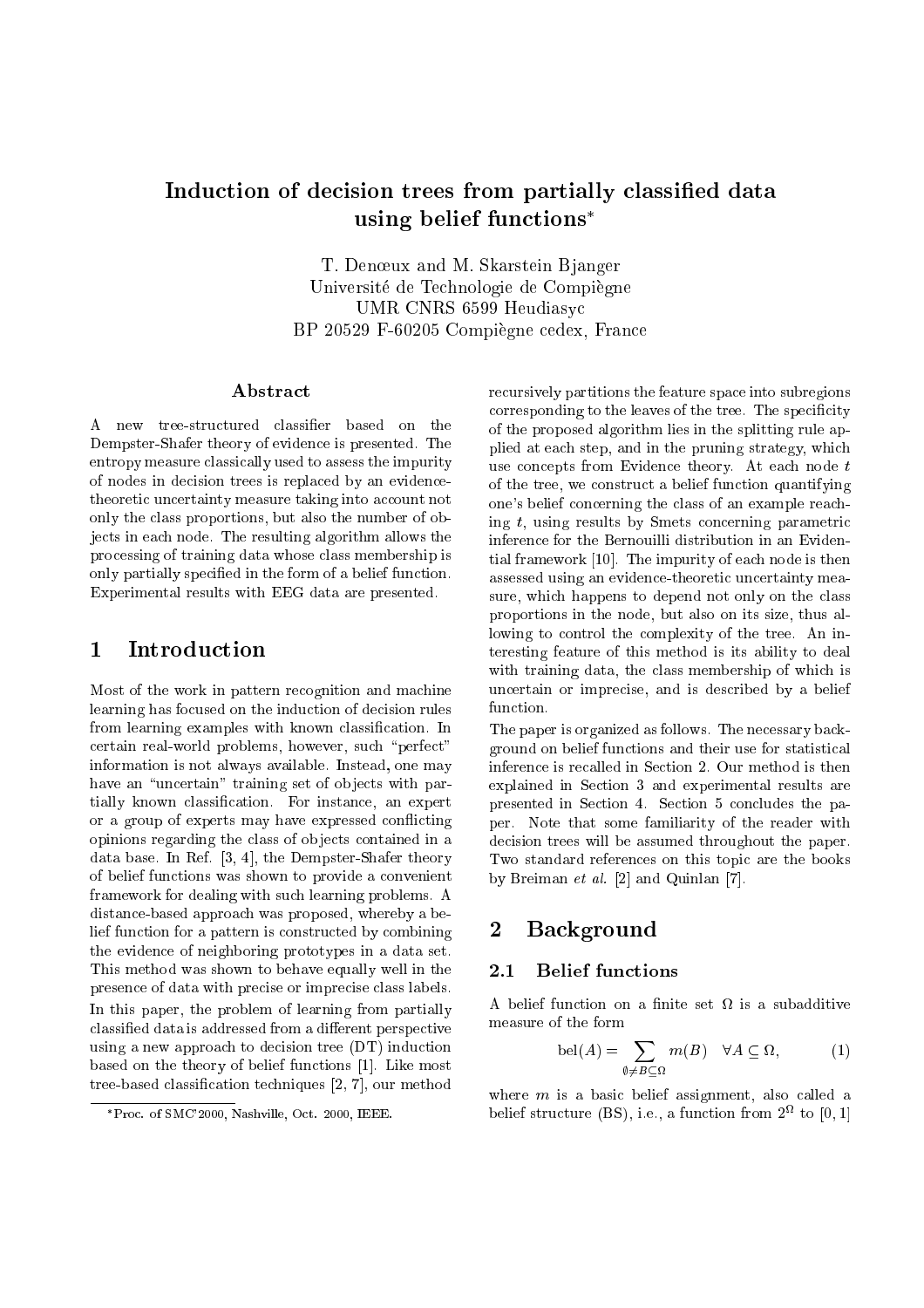verifying  $\sum_{A \subset \Omega} m(A) = 1$ . It can be shown that a  $b$ elief function is induced by a unique belief structure, so that  $m$  and bel can be considered as different forms or a single mathematical object .

The idea of using belief functions for modeling partial belief and reasoning under uncertainty was introduced by Shafer [9]. In the last 25 years, Shafer's work gave rise to an important literature about the so alled Dempster-Shafer (D-S) theory, in whi
h belief functions received different interpretations (e.g. in a random set or an imprecise probability setting), which sometimes obs
ured the debate about their usefulness and their relationship to Probability Theory  $[11]$ . In this paper, we shall adopt the point of view of Smets' Transferable Belief Model (TBM), a non probabilisti and subjectivist interpretation of D-S theory in which the state of belief of a rational agent, with respe
t to a ertain question, is assumed to be represented by a belief function, defined independently from any probabilistic notion [11]. This model postulates the existence of two levels: a *credal* level at which beliefs are entertained and updated in view of in
oming evidence, and a *piqnistic* level in which belief functions are onverted into probability fun
tions for de
ision making purposes.

The basic mechanism for combining two belief functions indu
ed by distin
t information sour
es is Dempster's rule of combination  $[9]$ . This rule can be conveniently expressed by means of ommonality fun
tions. The commonality function  $q$  induced by a BS  $m$  is defined as

$$
q(A) = \sum_{B \supseteq A} m(B) \quad \forall A \subseteq \Omega. \tag{2}
$$

If  $q_1$ ,  $q_2$  and  $q$  are the commonality functions induced, respectively, by  $m_1$ ,  $m_2$  and  $m = m_1 \cap m_2$  (the combination of  $m_1$  and  $m_2$ ), we have  $q(A) = q_1(A)q_2(A)$ for all  $A \subseteq \Omega,$  and  $m$  or bel may be recovered from  $q$ using simple formula  $[9, p, 41]$ .

At the pignistic level, a BS  $m$  is converted into a socalled *pignistic* probability function BetP defined as

$$
BetP(\omega) = \sum_{\{A \subseteq \Omega, \omega \in A\}} \frac{m^*(A)}{|A|},\tag{3}
$$

where  $m$  is the normalized BS induced by  $m$  (defined by  $m^*(A) = m(A)/(1 - m(\emptyset))$  for  $A \neq \emptyset$  and  $m^*(\emptyset) =$ 0), and  $|A|$  denotes the cardinality of A.

The D-S framework can be nicely extended to the case where the contract of the contract of the contract of the contract of the contract of the contract of the contract of the contract of the contract of the contract of the contract of the contract of the contract of the cont closed intervals  $[x, y]$  by means of a basic belief density (BBD) function  $m([x, y])$  (see, e.g., [10]). Belief and commonality densities are then defined, respectively, as

$$
bel([a, b]) = \int_{a}^{b} \int_{x}^{b} m([x, y]) dx dy \qquad (4)
$$

$$
q([a, b]) = \int_0^a \int_b^1 m([x, y]) dx dy \tag{5}
$$

and we have

$$
m([a, b]) = -\frac{\partial^2 \text{bel}([a, b])}{\partial a \partial b} = -\frac{\partial^2 q([a, b])}{\partial a \partial b}.
$$
 (6)

Further essential material on belief fun
tions may be found in Refs.  $[9, 11]$ .

### 2.2 Beliefs indu
ed by Bernouilli trials

Let us assume that we have a random experiment (a Bernouilli trial) with two outcomes (success or failure, denoted by  $S$  and  $F$ ), such as drawing a ball from an urn containing white and black balls. Associated with this experimental setting is an objective probability function P on  $\Omega = \{S, F\}$ . If it is known that  $P(S) = p$ , then one's belief that the outcome will be a success can reasonably be assumed to be equal to  $p$  (this is called the Hacking Frequency principle by Smets  $[10]$ . In most cases of interest, however,  $P$  is unknown, and all the available information resides in observed outcomes from  $n$  independent experiments (such as the colors of  $n$  balls drawn from the urn with repla
ement). Given su
h partial information, how an we ompute a belief fun
tion on quantifying one's belief that the next outcome will be a success? An answer to this question was provided by Smets in the TBM framework  $[10]$ . The argument is technically involved and only the main findings will be summarized here. The reader is invited to refer to Smets' paper for a detailed presentation.

 $\mathcal{L}$  . For the set of  $\mathcal{L}$  , the set of  $\mathcal{L}$  , the set of  $\mathcal{L}$ and  $W = \mathbb{P}_{\Omega} \times \Omega$ . Since  $\Omega$  only has 2 elements, each probability function  $P \in \mathbb{P}_{\Omega}$  can be indexed by  $P(S) \in [0,1]$ , so that  $\mathbb{P}_{\Omega}$  can be identified with the interval  $[0,1]$ . The basic idea is to deduce from first principles (such as the Hacking principle) a BS  $m_W$  on W quantifying one's beliefs in the absence of any information. The impa
t of additional eviden
e (such as the observation of past outcomes) is then reflected by the updating of  $m_W$  using Dempster's rule of combination, and a belief function  $m_\Omega$  is deduced

<sup>&</sup>lt;sup>1</sup>The normality condition  $m(\emptyset) = 0$  originally imposed by Shafer is not generally assumed in the TBM.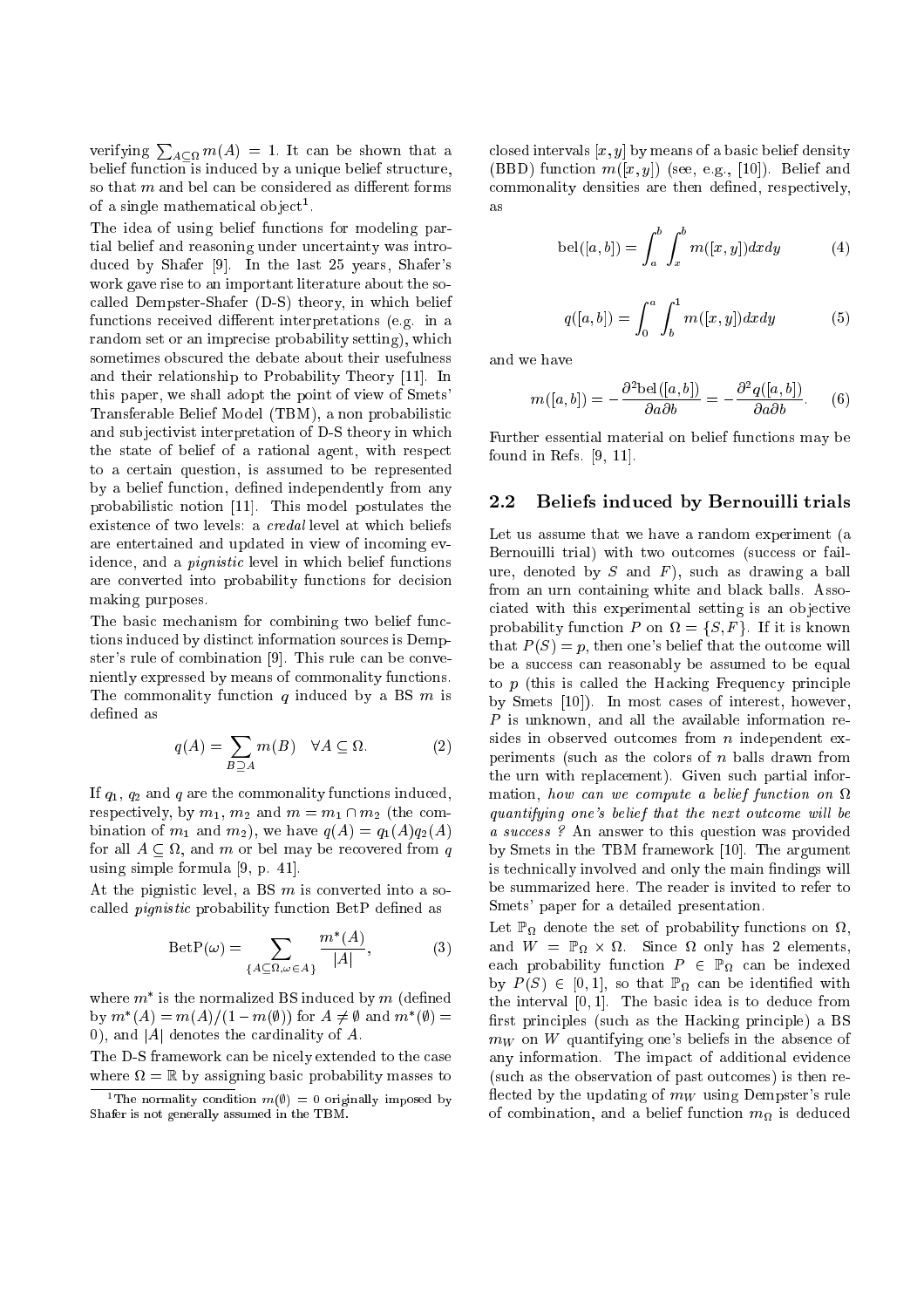

Figure 1: Structure of the domain of  $m_W$  and one example of a focal element  $A(a)$  centered on a.

. As shown by marginalization over the shown by Smets, it follows a shown by Smets, it follows a shown by Smets, it follows a shown by Smets, it follows a shown by Smets, it follows a shown by Smets, it follows a shown by lows from simple requirements (including the Hacking principle) that the focal element of  $m_W$  are of the form  $A(a) = (0, a) \times \{F\}) \cup ( [a, 1] \times \{S\}),$  as illustrated in Figure 1. To simplify the notation, we shall denote by  $m_W([a, 1])$  the mass given to  $A(a)$ . It may be shown that  $m_W([a, 1]) = 1$  for all  $a \in [0, 1]$ . The following facts then result from the definition of  $m_W$ .

 $(1)$  Suppose we learn that the "true" probability function P is such that  $a \leq P(S) \leq b$ . The impact of this evidence on  $m_W$  is obtained by conditioning<sup>2</sup>  $m_W$  on the cylindrical extension of [a, b], defined by  $cyl([a, b]) = [a, b] \times \Omega$ ; the BBD  $m(A)$  for  $A \subseteq W$ is thus transferred to  $A \cap cyl([a, b])$ . Let us denote by bel $_{\Omega}(S|[a,b])$  the belief that the outcome will be a success, given that  $p \in [a, b]$ . This degree of belief is equal to the integral of all the BBD that touch only  $S$ after conditioning on  $cyl([a, b])$ , which leads to

$$
bel_{\Omega}(S|[a, b]) = \int_0^a m_W([x, 1]) dx = a.
$$
 (7)

(2) Suppose now that all you know is that an experiment has been carried out and a success has been observed. The impact of this evidence is reflected by conditioning  $m_W$  on S, which has the effect of transferring the non-null BBD to the intervals  $[a, 1]$ . The tion in the community function in the case of the community of the community of the community of the community

$$
q_{\mathbb{P}_{\Omega}}([a,b]|S) = a. \tag{8}
$$

Similarly, if a single failure has observed, conditioning  $m_W$  on F leads to

$$
q_{\mathbb{P}_{\Omega}}([a,b]|F) = 1 - b. \tag{9}
$$

 $(3)$  If *n* independent experiments have been performed, and  $r$  successes and  $s$  failures have been observed, the resulting commonality function may be obtained, as a onsequen
e of Dempster's rule, by multiplying the  $n$  corresponding commonality functions, leading to

$$
q_{\mathbb{P}_{\Omega}}([a,b]|r,s) = a^r(1-b)^s.
$$
 (10)

By derivating this expression with respect to  $a$  and  $b$  according to Eq. (6), we obtain after appropriate normalization :

$$
m_{\mathbb{P}_{\Omega}}([a,b]|r,s) = \frac{\Gamma(n+1)}{\Gamma(r)\Gamma(s)}a^{r-1}(1-b)^{s-1},\qquad(11)
$$

where  $\Gamma$  is the gamma function.

(4) Finally, assume that you want to ompute the belief that the next outcome will be a success, given that you have already observed  $r$  successes and  $s$  failures in  $n = r + s$  independent trial. We have

$$
bel_{\Omega}(S|r, s) = \int_0^1 \int_a^1 bel_{\Omega}(S|[a, b])m_{\mathbb{P}_{\Omega}}([a, b]|r, s)dbda
$$

$$
= \frac{r}{n+1}.
$$
 (12)

Similarly, we have  $\mathrm{bel}_{\Omega}(F | r, s) = s/(n+1),$  and, consequently,  $m_{\Omega}(\Omega | r, s) = 1/(n+1)$ . Note that  $\mathrm{bel}_{\Omega}(S | r, s)$ tends to the true probability of success when  $n$  tends  $\,$  to infinity.

#### 3 Application to DT induction

### 3.1 Principles of DT induction

A decision tree (DT) is a sequential classification procedure in which the attributes describing an object are examined one at a time until one rea
hes a de
ision regarding the assignment of the object to a class [2, 7]. The root of a DT is the top node, and examples are passed down the tree with de
isions being made at ea
h node, until a terminal node, or leaf, is rea
hed. Each leaf has a class label, and each example is classified by the label of the leaf it reaches. A DT thus partitions the attribute space in a hierarchical man-

Usually, DT's are grown from a training set of examples with known classification, by successively splitting leaves. The process stops when the tree classifies orre
tly every learning example. In a noisy environment, a pruning rule is generally applied to prevent overfitting. DT induction algorithms differ essentially by the splitting rule and the pruning strategy used. A common strategy for splitting nodes is to define an "impurity" measure for each node and ask that child

 $\sim$  see  $\mid$ 11 $\mid$  for a detailed presentation of the conditioning mechanism in the TBM.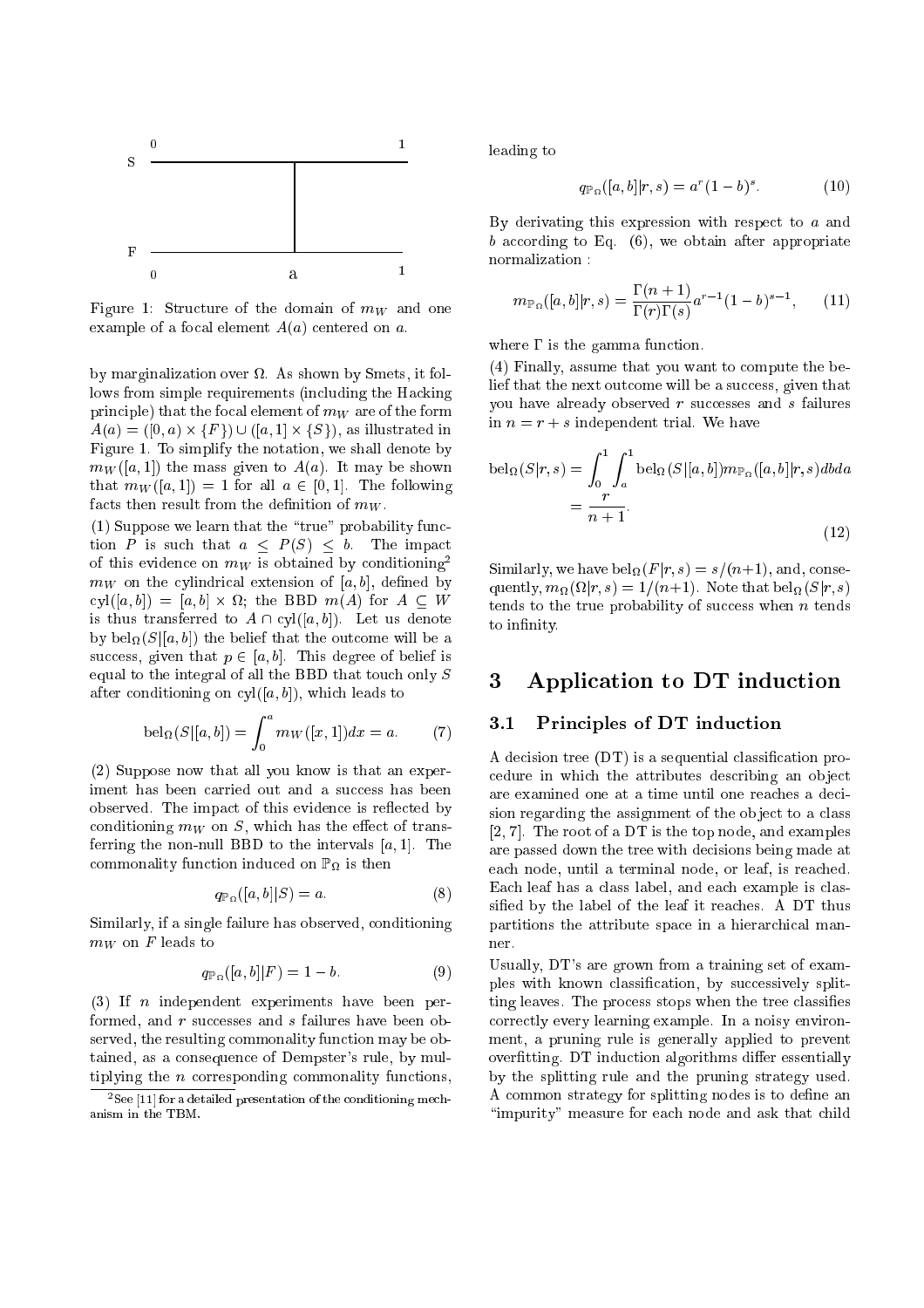nodes be "purer" than their parent. A common impurity measure is the entropy

$$
i(t) = -\sum_{j} \frac{n_j(t)}{n(t)} \log_2 \frac{n_j(t)}{n(t)},
$$
 (13)

where  $n_j(t)$  is the number of examples from class j in node  $t$ , and  $n(t)$  is the size of node  $t$ . Consider a candidate split s which divides node t into  $t_L$  and  $t_R$ , such that a proportion  $p<sub>L</sub>$  of the cases go to  $t<sub>L</sub>$  and a proportion  $p_R$  goes to  $t_R$ . Then the goodness of the split may be defined as the decrease in impurity:

$$
\Delta i(s,t) = i(t) - p_L i(t_L) - p_R i(t_R). \tag{14}
$$

For ea
h attribute, the best split is sear
hed for, and the attribute allowing to redu
e the degree of impurity by the largest amount is selected.

#### 3.2 The TBM approa
h

In this paper, we propose to reconsider the problem of DI induction using the IDM framework. Let  $\Omega = {\omega_1, \omega_2}$  denote the set of classes (only two-class problems will be onsidered here; a way to deal with multi-class problems will be briefly discussed in the sequel). Let us assume for the moment that all training examples have known classification: among the learning examples which have reached node  $t$ , it is known that  $n_1(t)$  belong to class 1, and  $n_2(t)$  belong to class 2. Using the inferen
e me
hanism presented in Se
tion 2.2, it is possible to use this information to determine our belief on
erning the lass of a previously unseen example, if we only know that it has reached note t. Using Eq.  $(12)$ , this is defined as

$$
bel_{\Omega}(\omega_j|t) = \frac{n_j(t)}{n(t) + 1}, \quad j = 1, 2 \quad (15)
$$

$$
m_{\Omega}(\Omega|t) = \frac{1}{n(t)+1}.\tag{16}
$$

This belief function, with clear interpretation, may be used to define a new impurity measure. In the same way that the Shannon entropy was used in Eq (13) to des
ribe the empiri
al probability fun
tion  ${n_i(t)/n(t)}$ , we propose to use entropy-like criteria for quantifying the uncertainty of belief functions [6]. As remarked by Klir, a belief function actually models two different kinds of uncertainty: nonspecificity and conflict [6]. For instance, the vacuous belief function

denned by  $m(\Omega)$  has maximal nonspecincity but no on
i
t, whereas the uniform probability fun
tion on the maximal constants in the specific process (constant in a lief masses are assigned to singletons). A measure of nonspecificity that appears to be well justified is

$$
N(m) = \sum_{A \subseteq \Omega} m(A) \log_2 |A|, \tag{17}
$$

which is maximal for the vacuous BF, and 0 for probability functions. To quantify the degree of conflict in a belief fun
tion, several extensions of the Shannon entropy may be defined. One of these extensions is the degree of discord, defined by

$$
D(m) = -\sum_{A \subseteq \Omega} m(A) \log_2 \text{ BetP}(A), \qquad (18)
$$

which is maximal for the uniform probability distribution on the component of understanding the component of understanding the component of understanding the compo be defined using a convex sum of N and  $D$ , of the form

$$
U_{\lambda}(m) = (1 - \lambda)N(m) + \lambda D(m), \qquad (19)
$$

where  $\lambda \in [0, 1]$  is a positive coefficient (Klir proposes to give equal weights to both terms, but we shall see that greater flexibility may be useful).

A measure of "impurity" or "uncertainty"  $u_{\lambda}(t)$  for a node  $t$  is obtained by applying the uncertainty measure  $(19)$  to the BS defined by Eqs  $(15)-(16)$ , which leads to

$$
u_{\lambda}(t) = U_{\lambda}(m_{\Omega}(\cdot|t))
$$
  
=  $\frac{1-\lambda}{n(t)+1} - \lambda \sum_{j=1}^{2} \frac{n_j(t)}{n(t)+1} \log_2 \left(\frac{2n_j(t)+1}{n(t)+1}\right).$  (20)

Note that the first term in the left-hand side of the above equation corresponds to the nonspecificity of  $m_{\Omega}(\cdot|t)$  and is a decreasing function of  $n(t)$ , whereas the second term depends on both the size of  $t$ , and the class proportions in  $t$ . We define the goodness of a split s as

$$
\Delta u_{\lambda}(s,t) = u_{\lambda}(t) - p_L u_{\lambda}(t_L) - p_R u_{\lambda}(t_R),
$$

with the same notations as in Eq  $(14)$ . Note that parameter  $\lambda$  allows to control the tree growing strategy: low values of  $\lambda$  penalize small nodes, which leads to early stopping of the tree growing process. In practice,  $\lambda$  may be determined by cross-validation (see Section 4).

Once the decision tree has been built, a BS  $m_{\Omega}(\cdot|t)$  is associated to each leaf  $t$ . This BS quantifies one's beliefs regarding the class of an arbitrary pattern reaching that leaf.

<sup>&</sup>lt;sup>3</sup>An alternative approach to decision tree generation in the TBM framework has been investigated independently by Elouedi  $et$  al. [5].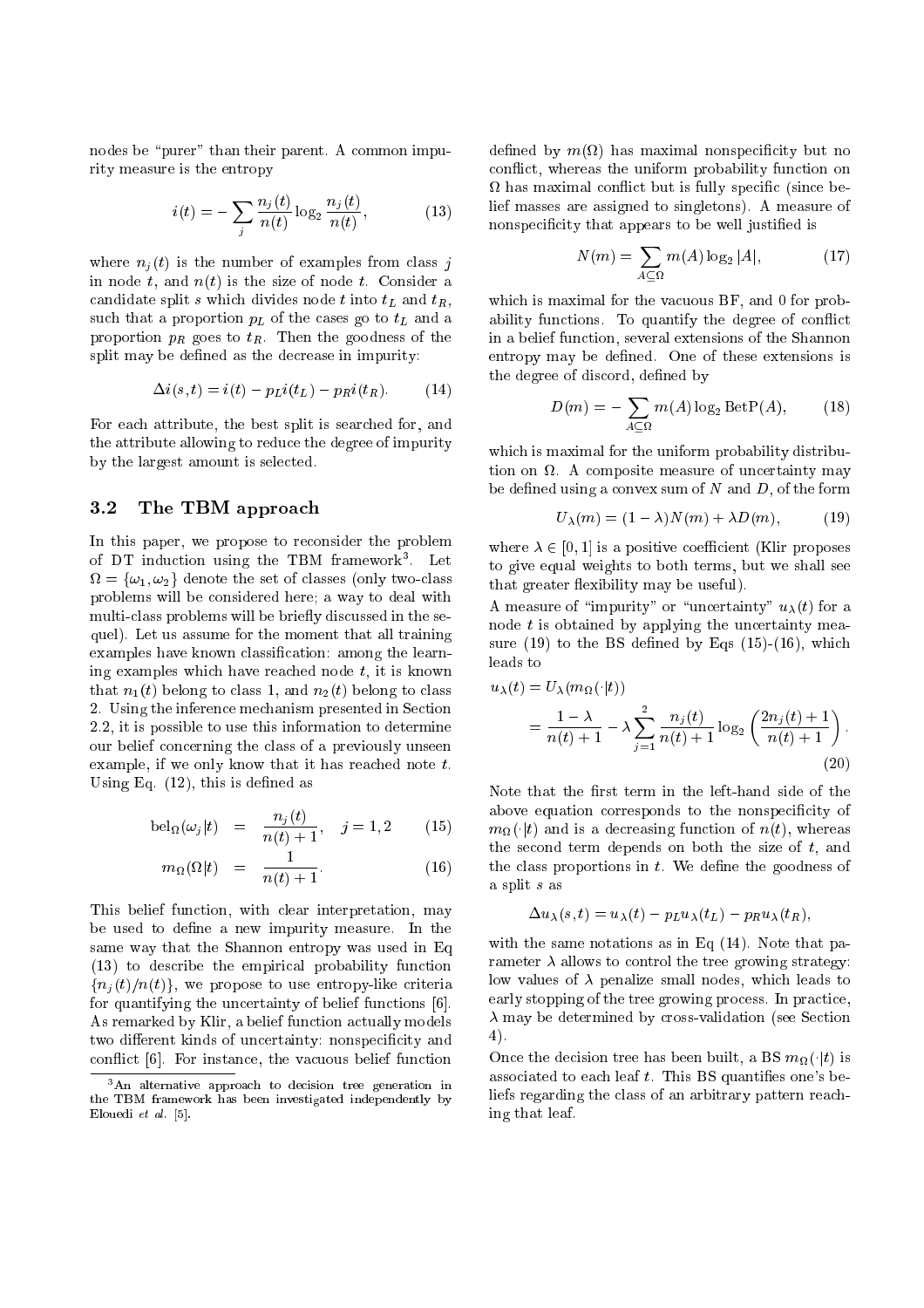#### 3.3 Handling of uncertain labels

Let us now assume that we have a learning set of the form  $\{(\mathbf{x}_i, m_i), i = 1, n\}$ , where  $\mathbf{x}_i$  is the feature vector for example i, and  $m_i$  is a BS on  $\Omega$  describing one's partial knowledge regarding the lass of that example. The lassi
al situation of pre
ise labeling is re
overed when  $m_i(\{\omega\}) = 1$  for some  $\omega \in \Omega$ . Complete ignoran
e regarding the lass membership orresponds to  $m_i(\Omega) = 1$ . We can thus model a whole range of situations from fully supervised to fully unsupervised learning.

To see how this more general learning problem can be solved by our method, let us return to the inferential framework defined in Section 2.2. Suppose that we have performed  $n$  independent Bernouilli experiments, but that the outcomes could only be partially observed (for example, the urn experiment was observed at a distan
e, so that the results of some trials could only be partially observed). Let  $m_i$  be the BS describing one's belief concerning the result of experiment *i*. Then Eqs (8) and (9) should be replaced by

$$
q_{\mathbb{P}_{\Omega}}([a, b] | m_i) = am_i(S) + (1 - b)m_i(F) + m_i(\Omega).
$$

After combining the evidence from the *n* experiments by Dempster's rule we get

$$
q_{\mathbb{P}_{\Omega}}([a,b]|m_1,\ldots,m_n) = \prod_{i=1}^n q_{\mathbb{P}_{\Omega}}([a,b]|m_i)
$$
  
= 
$$
\sum_{j+k \le n} \alpha_{jk} a^j (1-b)^k,
$$
 (21)

where the  $\alpha_{jk}$  are coefficients depending only on the  $m_i$  (the coefficients can easily be computed by induction on  $n$ ). After derivation and integration as in Eqs  $(11)$  and  $(12)$ , we finally obtain

$$
bel(S|m_1, ..., m_n) = \sum_{j+k \le n} \alpha_{jk} \frac{j}{j+k+1}, \qquad (22)
$$

and similar expression for  $bel(F | m_1, \ldots, m_n)$  and  $m_{\{M\}}m_1,\ldots,m_n$ ).

This result can be immediately transferred to the context of DT generation. Let us assume that we have  $n(t)$  examples in node t, with labels  $m_i$ ,  $i = 1, n_t$ . Then Eq (22) allows the calculation of a BF bel<sub>0</sub>( $\cdot$ |*t*) quantifying our belief on
erning the lass of an example rea
hing node t. The impurity measure for node t is defined as above. It can be verified that unlabeled examples (i.e., examples such that  $m_i(\Omega) = 1$ ) can be added to or removed from node t without changing the value of  $u_{\lambda}(t)$ , as it should be, since such examples carry no information regarding the classification problem at hand.

Table 1: Results with crisp and uncertain class labels.

|            | crisp labels unc. labels |      |
|------------|--------------------------|------|
| error rate | 0.35                     | 0.34 |
| F.         | Ո 26                     | Ո 22 |

## 4 Results

Detailed results from preliminary experiments with the above method are given in  $[1]$ . These results are only briefly summarized here. The learning task considered was to detect different waveforms in sleep electroencephalogram (EEG) data, and in particular to dis
riminate between Komplex and delta waveforms. For a thorough presentation of this problem, see  $[8]$ . The data used in this experiment were EEG signals measured 64 times during 2-second intervals for one person during sleep . Each object was then des
ribed by 64 attributes. Sin
e the Komplex pattern is difficult to detect visually even by domain experts, five physicians were asked to inspect graphical displays of the data and state whether they believed a Komplex signal was present or not. As the experts did not always agree on the classification, this introduced uncertainty in the labeling of the objects. Our data base onsisted of (1) EEG patterns lassied in the Komplex lass by at least one expert, and (2) delta wave patterns, whi
h are known to bear some resemblance with K-complex waves, although they are related to different phenomena. One of the data sets onsidered in our study was omposed of 50 delta wave patterns, and 100 K-complex pattern, of which only one half had been lassied as su
h by a ma jority of experts.

Uncertain class labels were assigned to the training examples in the following manner. Let  $\omega_1$  and  $\omega_2$  denote, respe
tively, the delta wave and the Komplex lass. Delta wave examples ertainly belong to that lass and were assigned labels  $m_i$  with  $m_i({\omega_1}) = 1$ . For the K-complex patterns, the proportion  $q$  of experts classifying each example  $i$  in the K-complex class was used to define a BS  $m_i$  assigning the mass  $m_i({\omega_2}) = q$  to that is that the rest of the mass to the mass to the mass to the mass to the mass to the mass to the mass to t

The measurement of classification efficiency is not easy in su
h a ontext, be
ause, in the ase of data with un ertain lass membership, disagreement between the

<sup>4</sup>These data ome from the Foundation for Applied Neuroscience Research in Psychiatry in Rouffach, France, and were provided to us by C. Ri
hard and R. Lengelle from Universit de Te
hnologie de Troyes.